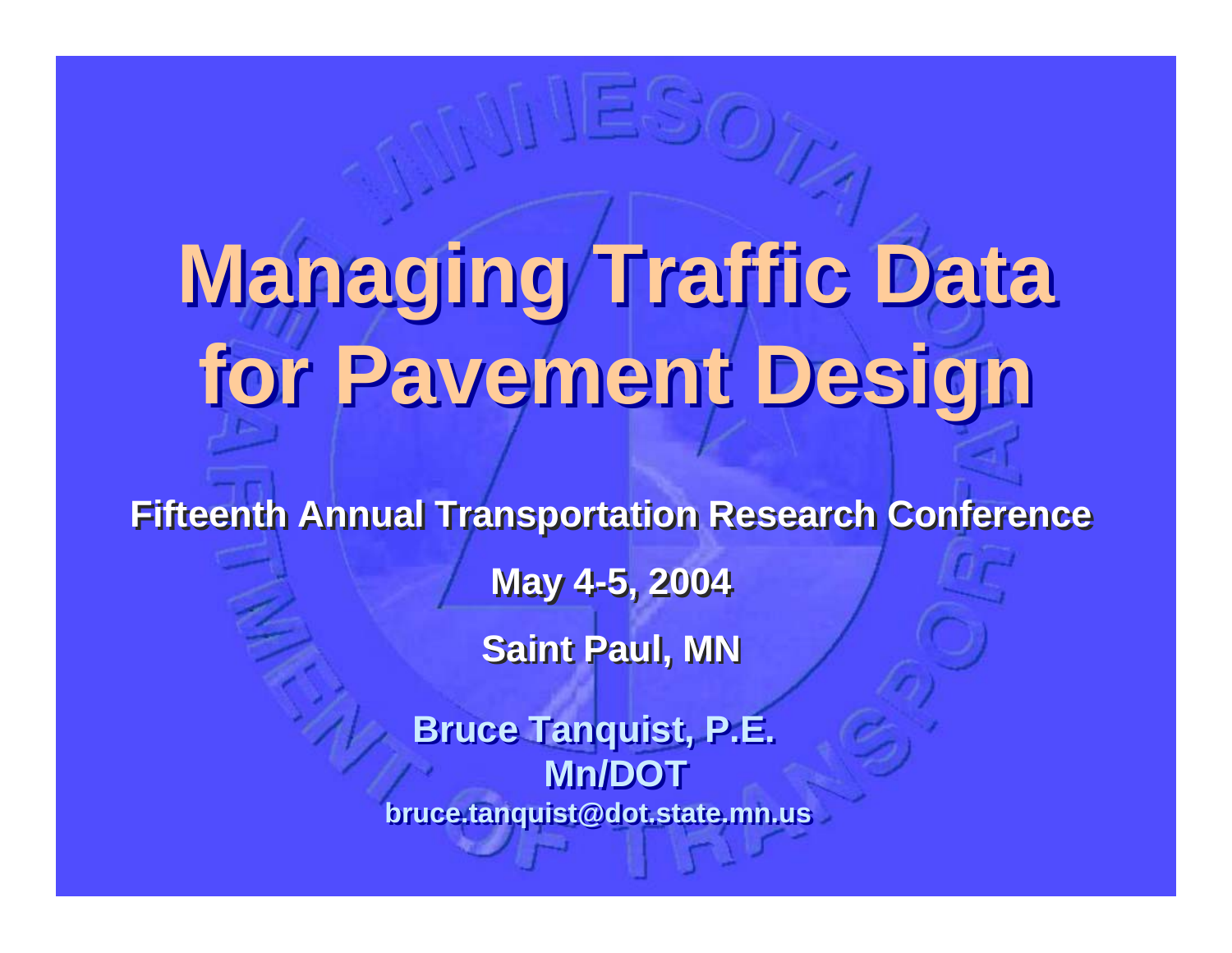## **Acknowledgments Acknowledgments**

**Curt Dahlin Mn/DOT Office of Transportation Data and Mn/DOT Office of Transportation Data and Analysis (retired) Analysis (retired)**

**Maggi Chalkline Maggi Chalkline Mn/DOT Office of Transportation Data and Mn/DOT Office of Transportation Data and Analysis Analysis**

**Rolf BensonRolf Benson Mn/DOT Office of MaterialsMn/DOT Office of Materials**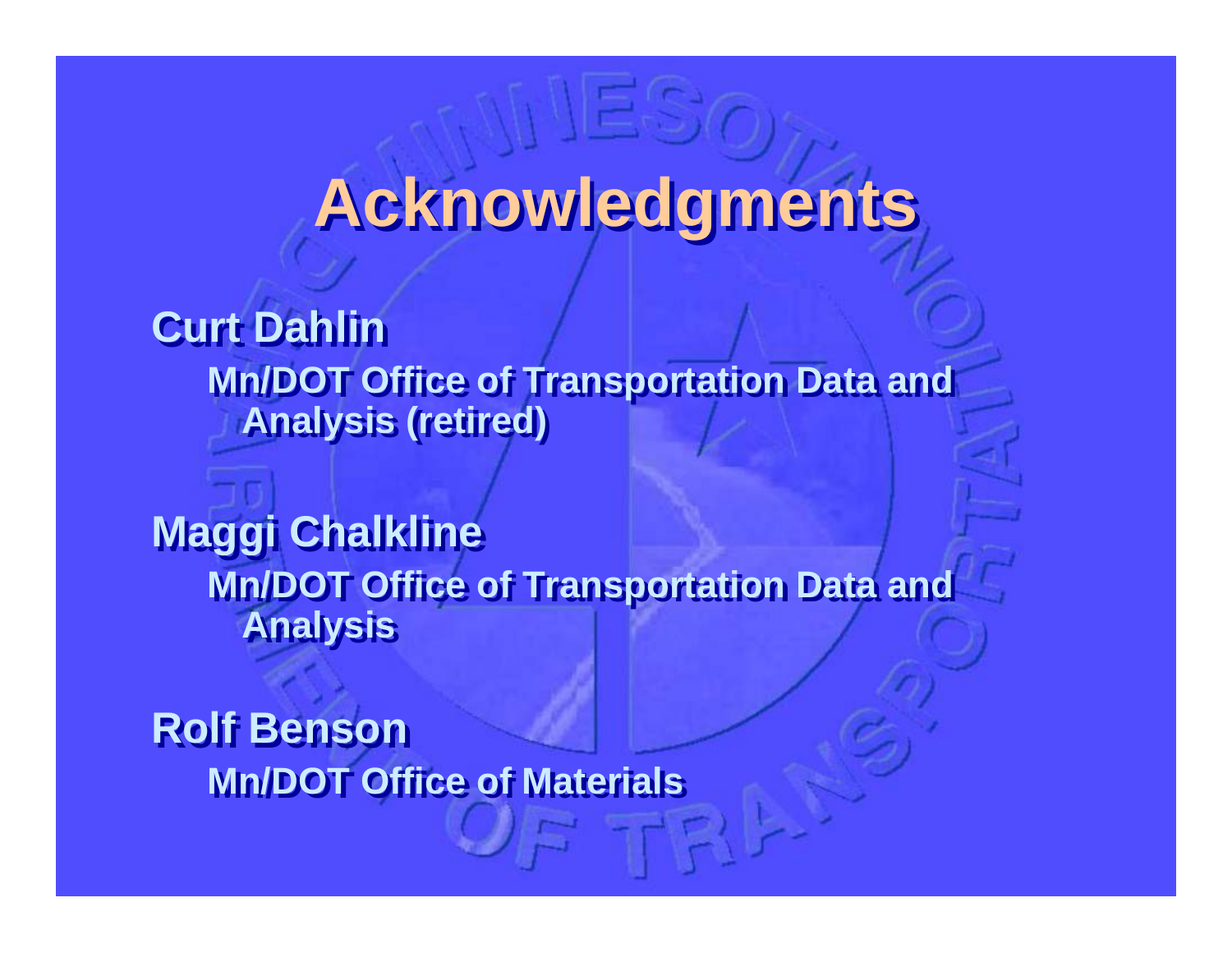#### **Traffic Data Traffic Data Traffic Data** • **AADT** • **AADT** l٩l, , , , , , **, ,** ,

#### • **HCAADT** • **HCAADT** l۵ D





## **18,000 lbs. 18,000 lbs.**

• **Load Spectrum** • **Load Spectrum Load Spectrum**

CO **COD** COOD CO **KOO KOOO CO to too todo to**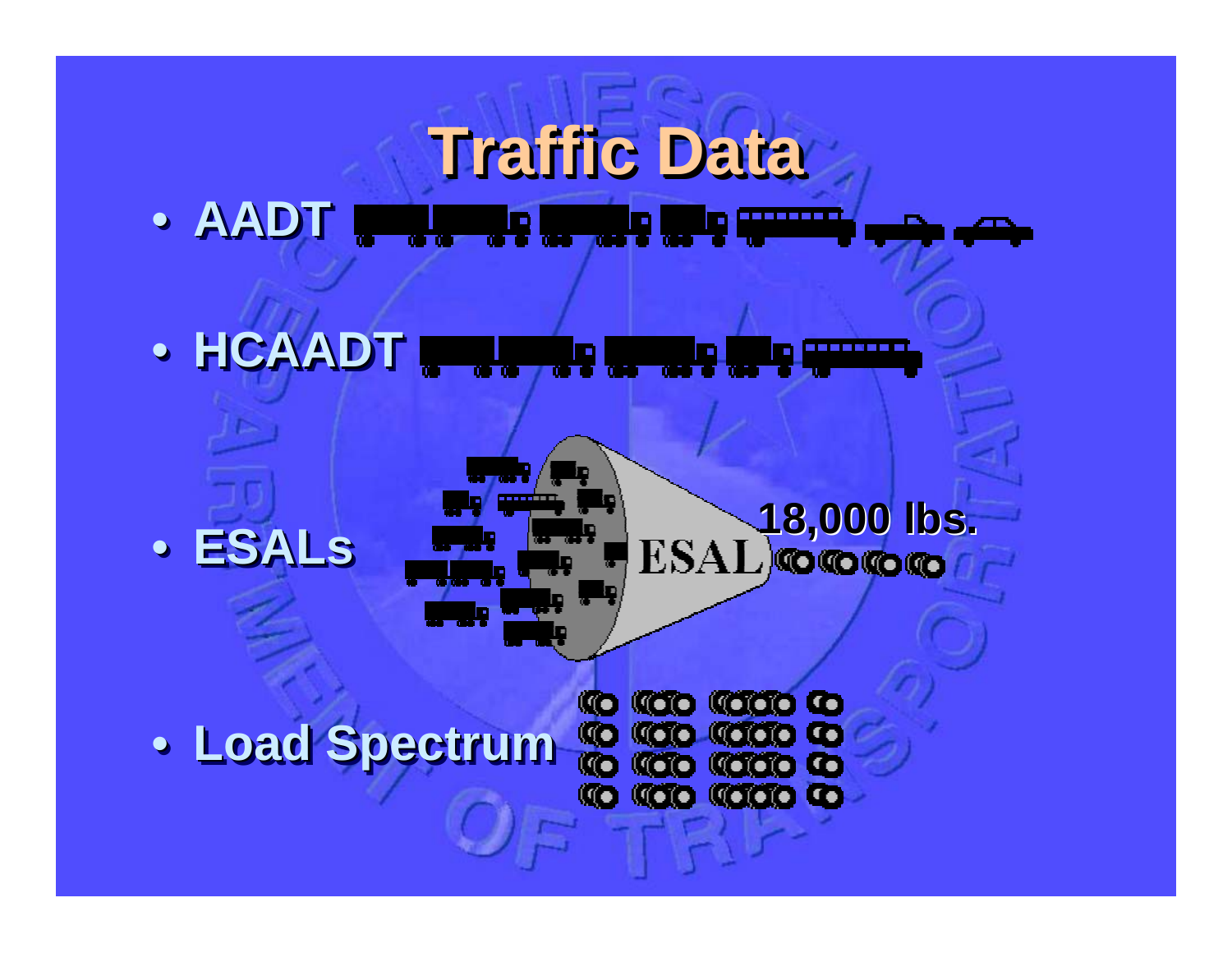## **Simplified Load Spectrum Simplified Load Spectrum Input Input**

- **Analysis of WIM data Analysis of WIM data**
- **Mn/DOT and FHWA vehicle types Mn/DOT and FHWA vehicle types**
- **Axle distributions by truck type Axle distributions by truck type**
- **Assumptions about truck Assumptions about truck distributions distributions**
- **Route types Route types**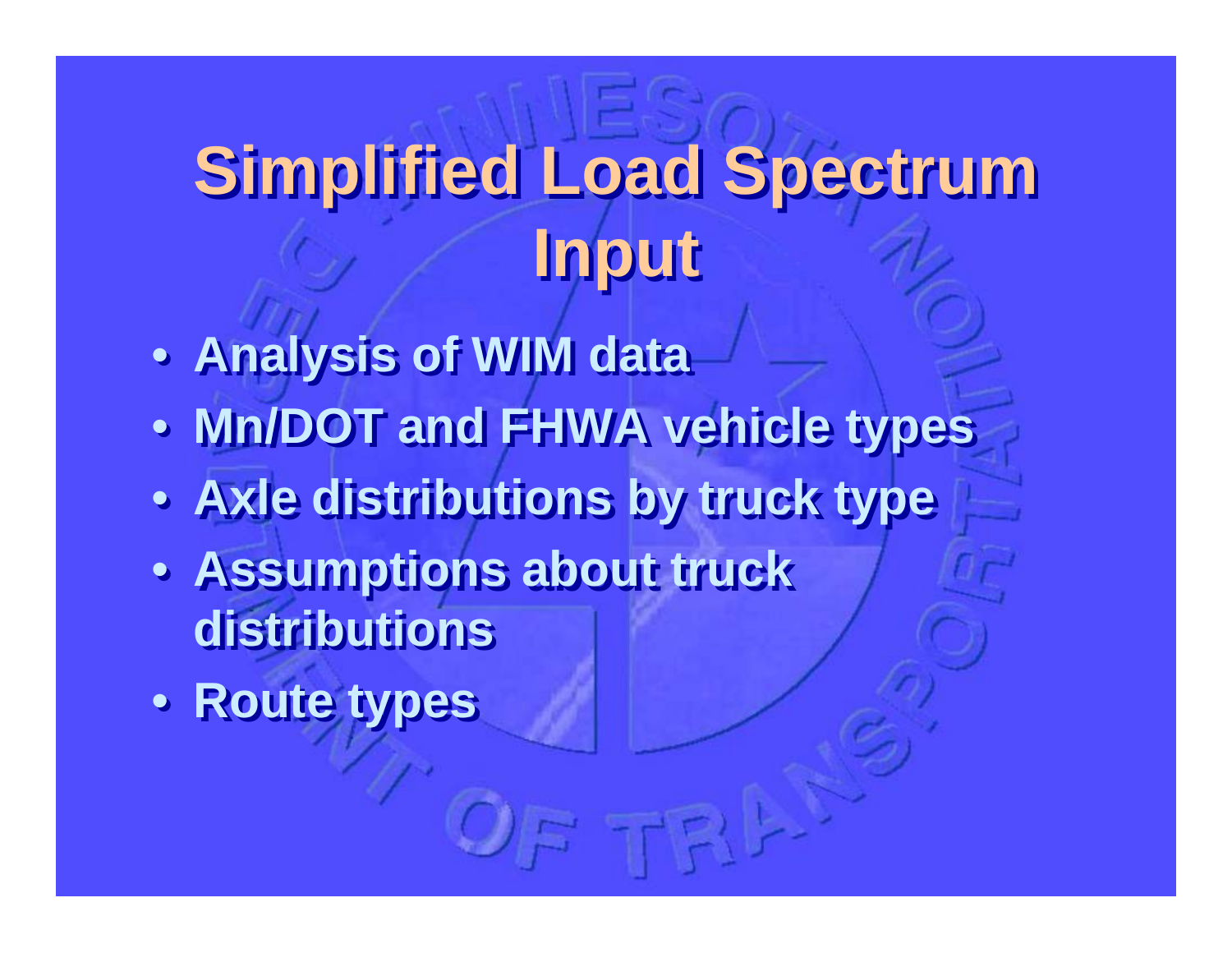## **MnROAD 2001 WIM Data**

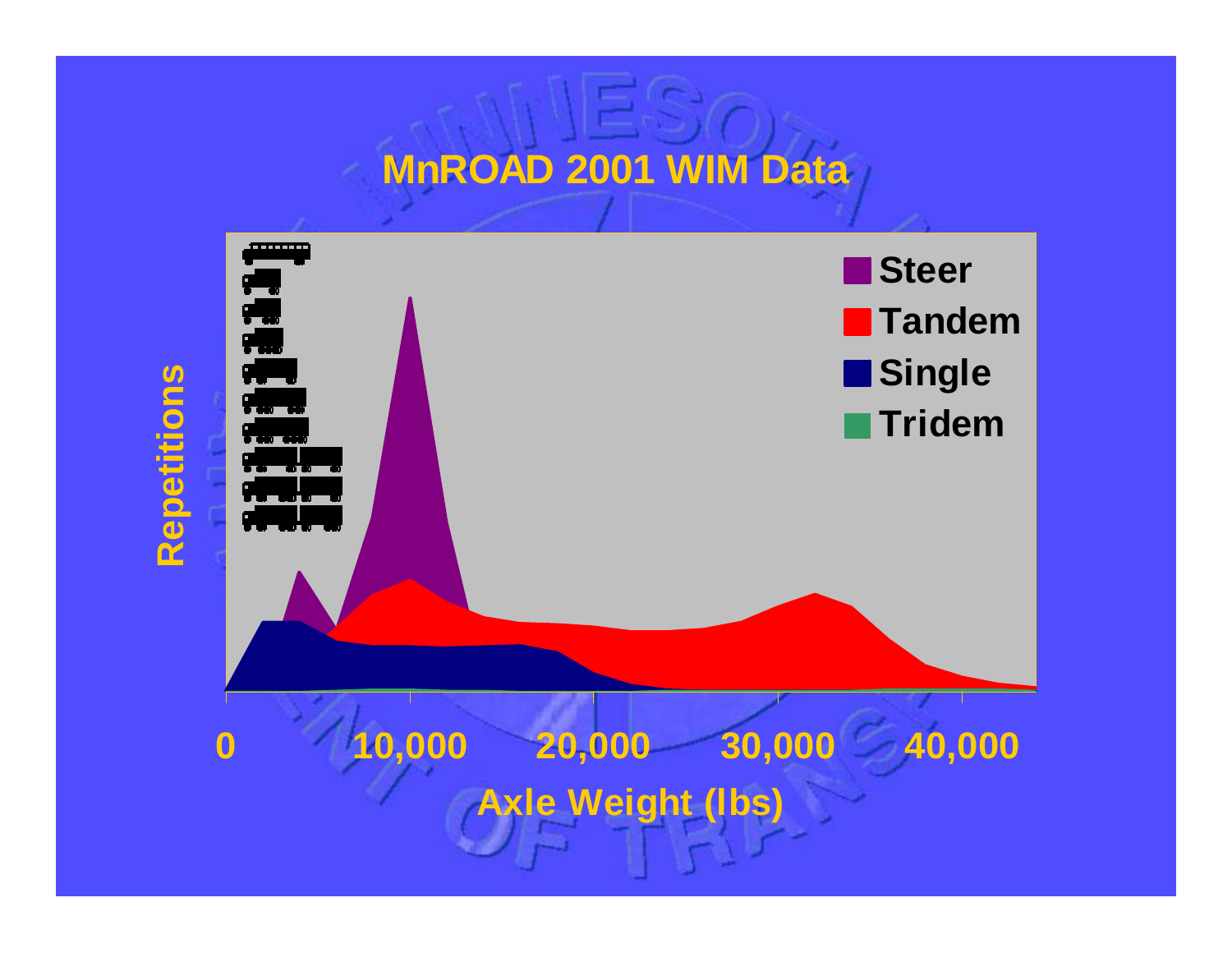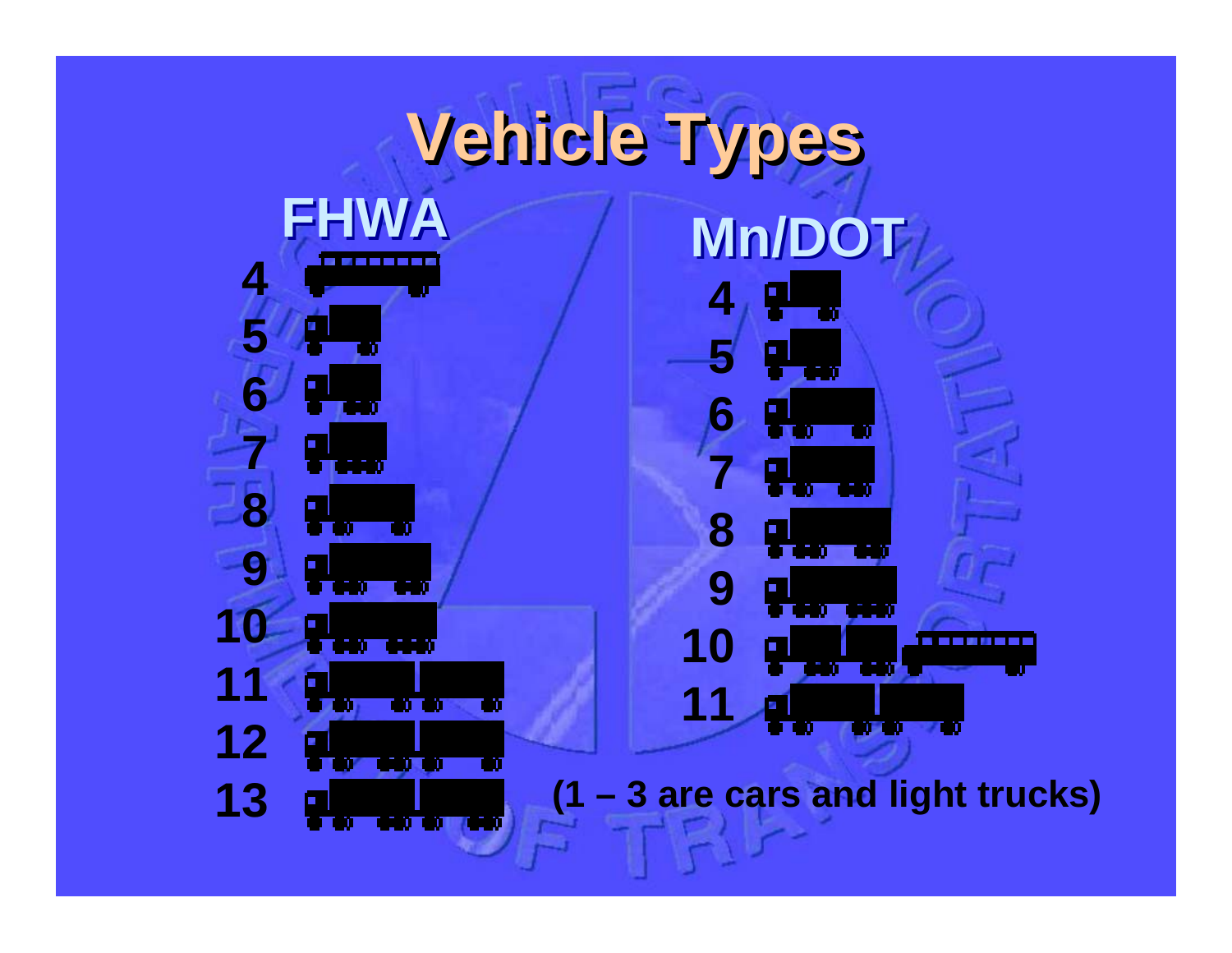## **Vehicle Type 6**

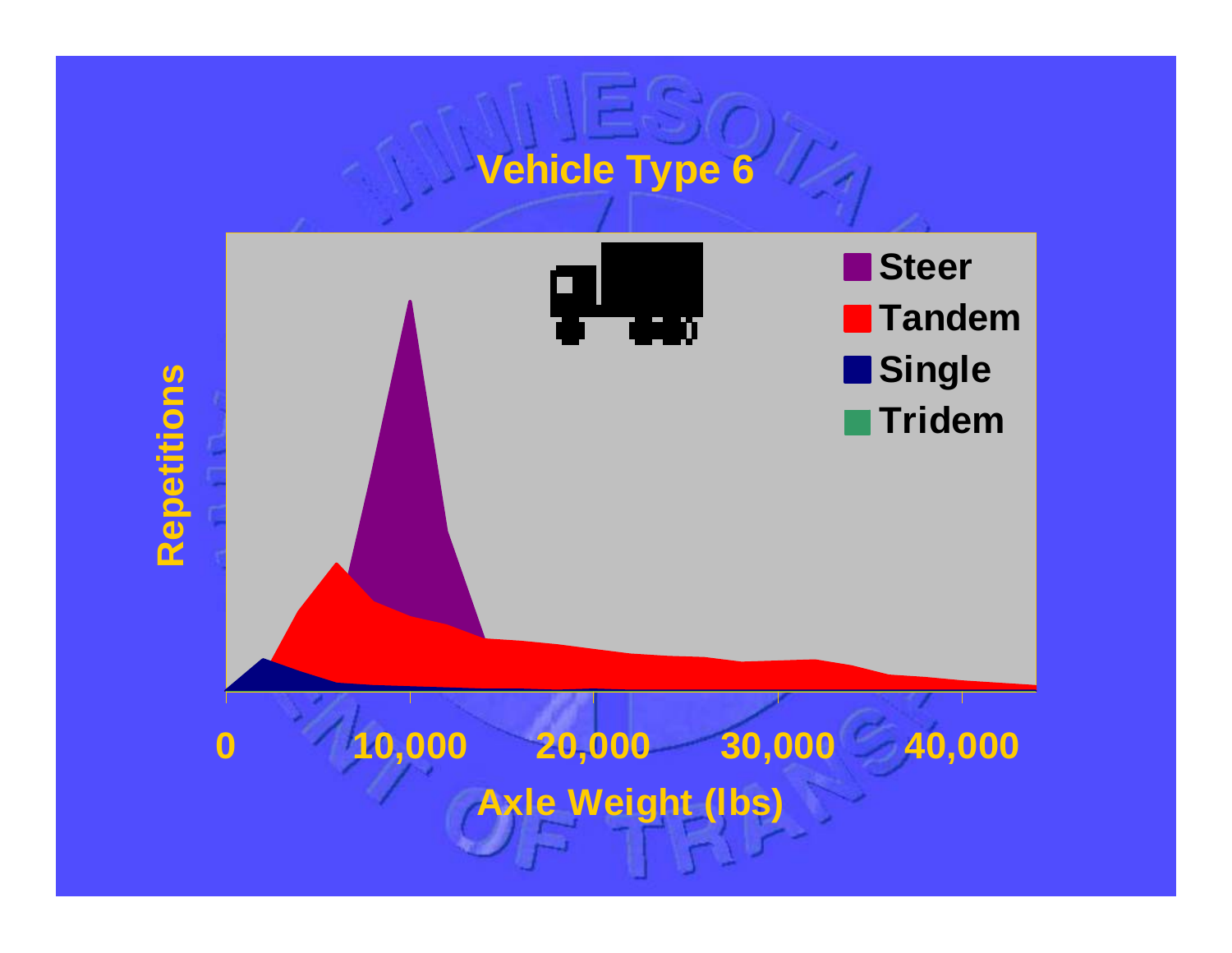# **Vehicle Type 8**

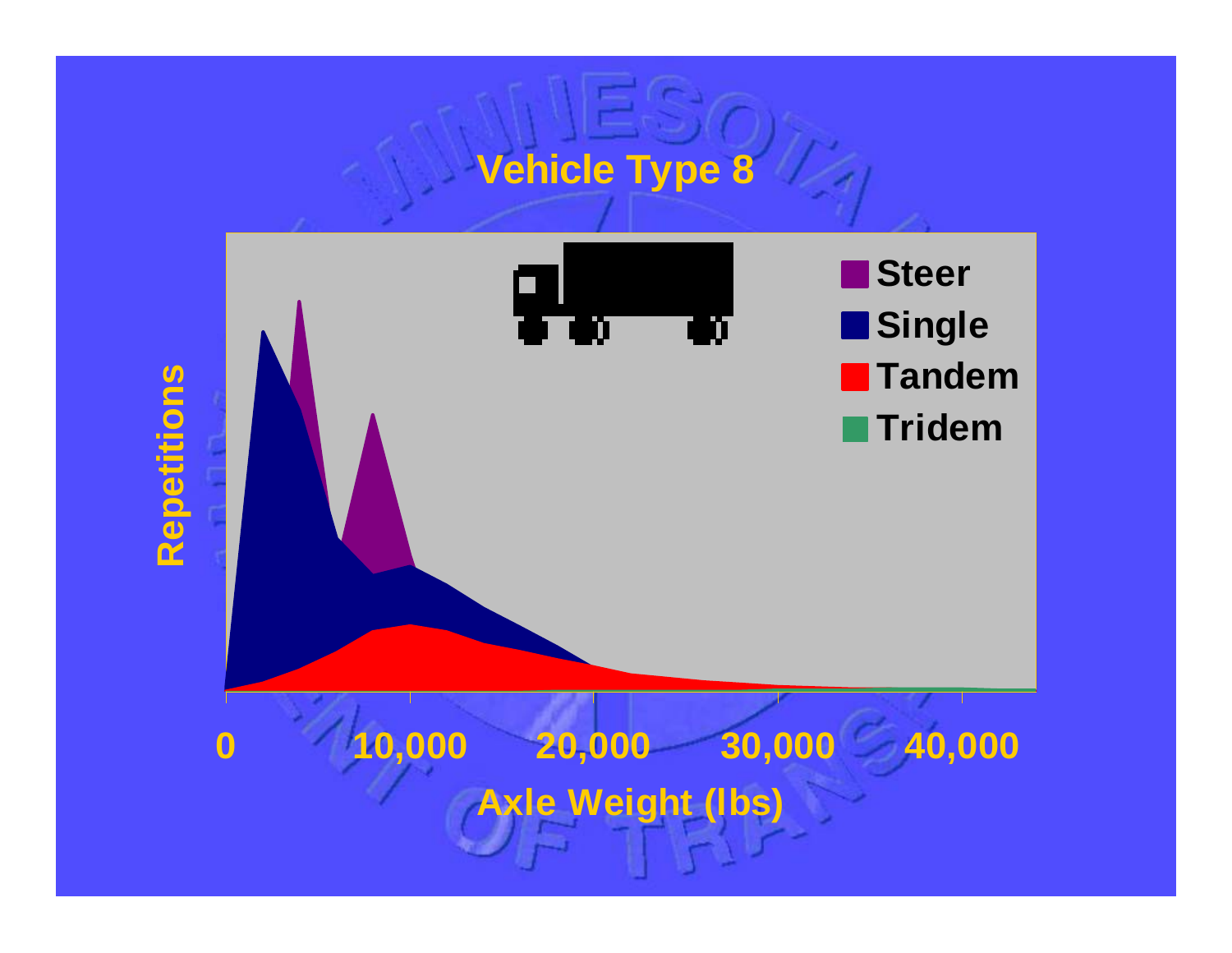# **Vehicle Type 9**

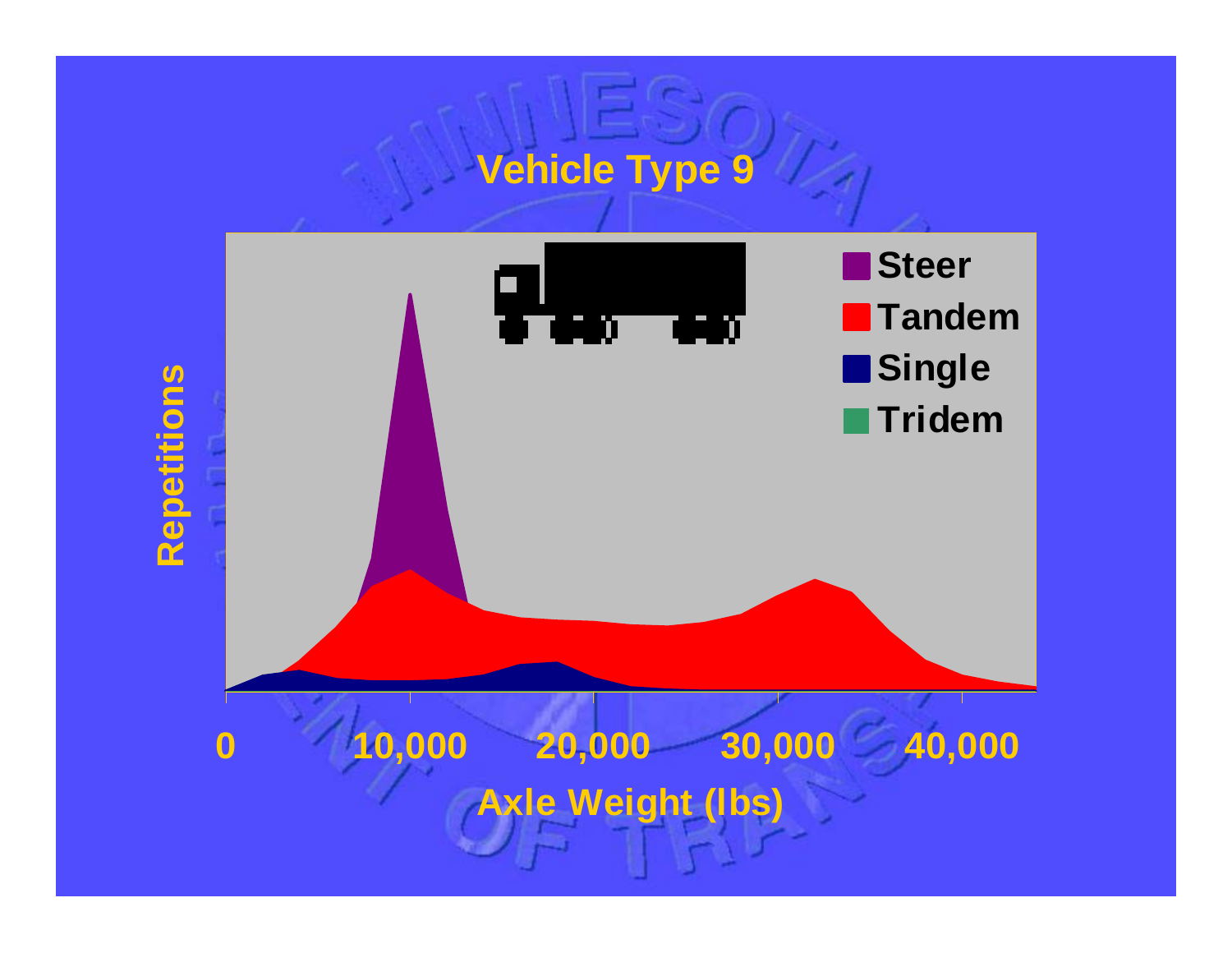## **Assumptions Assumptions Assumptions**

**• Trucks of the same type have the same axle load distribution same axle load distribution same axle load distribution statewide. statewide. statewide.**

• **Vehicle type percentages can be**  • **Vehicle type percentages can be Vehicle type percentages can be predicted by route type. predicted by route type. predicted by route type.**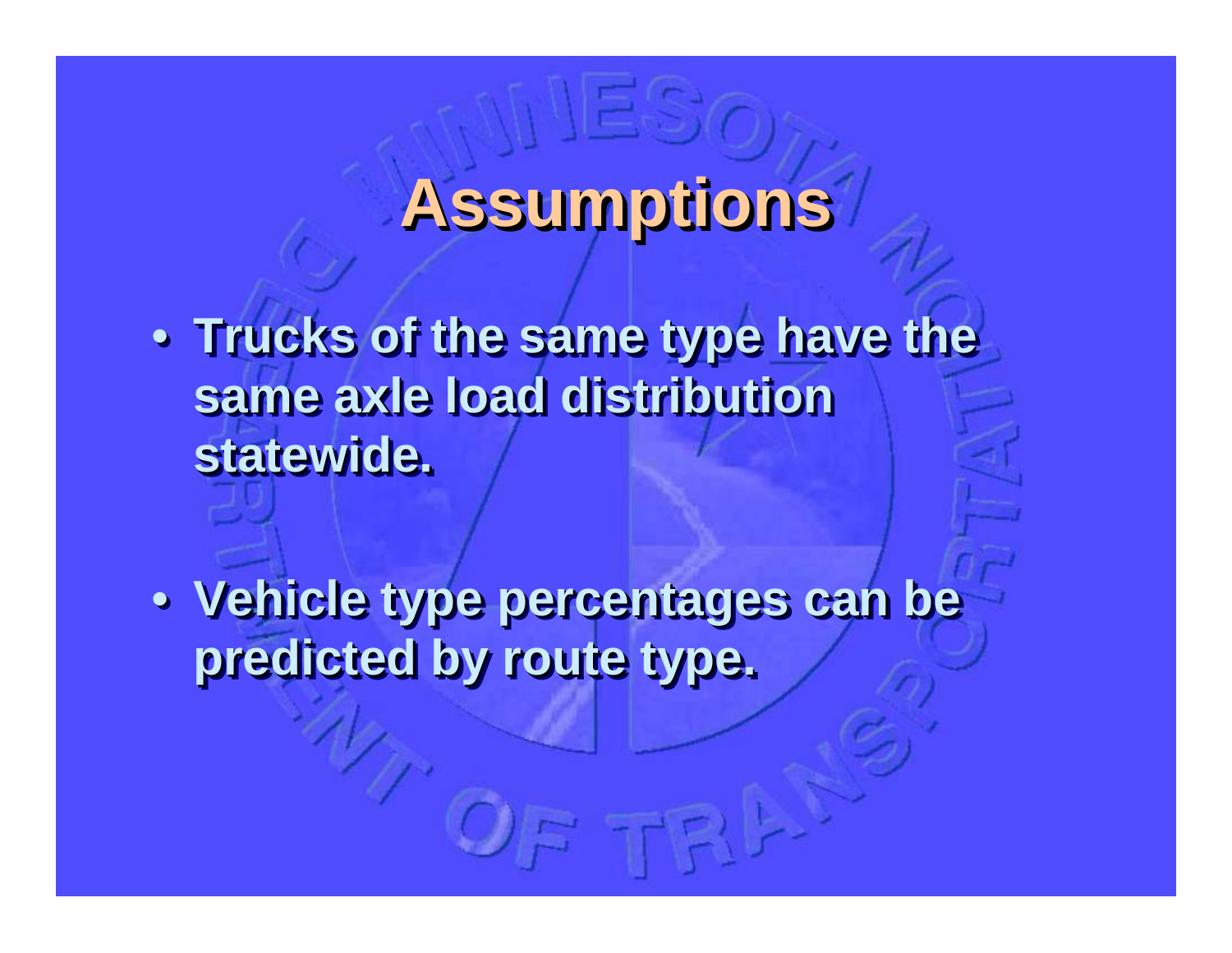### **Bemidji TH2 (June 1 - July 1 1992)**

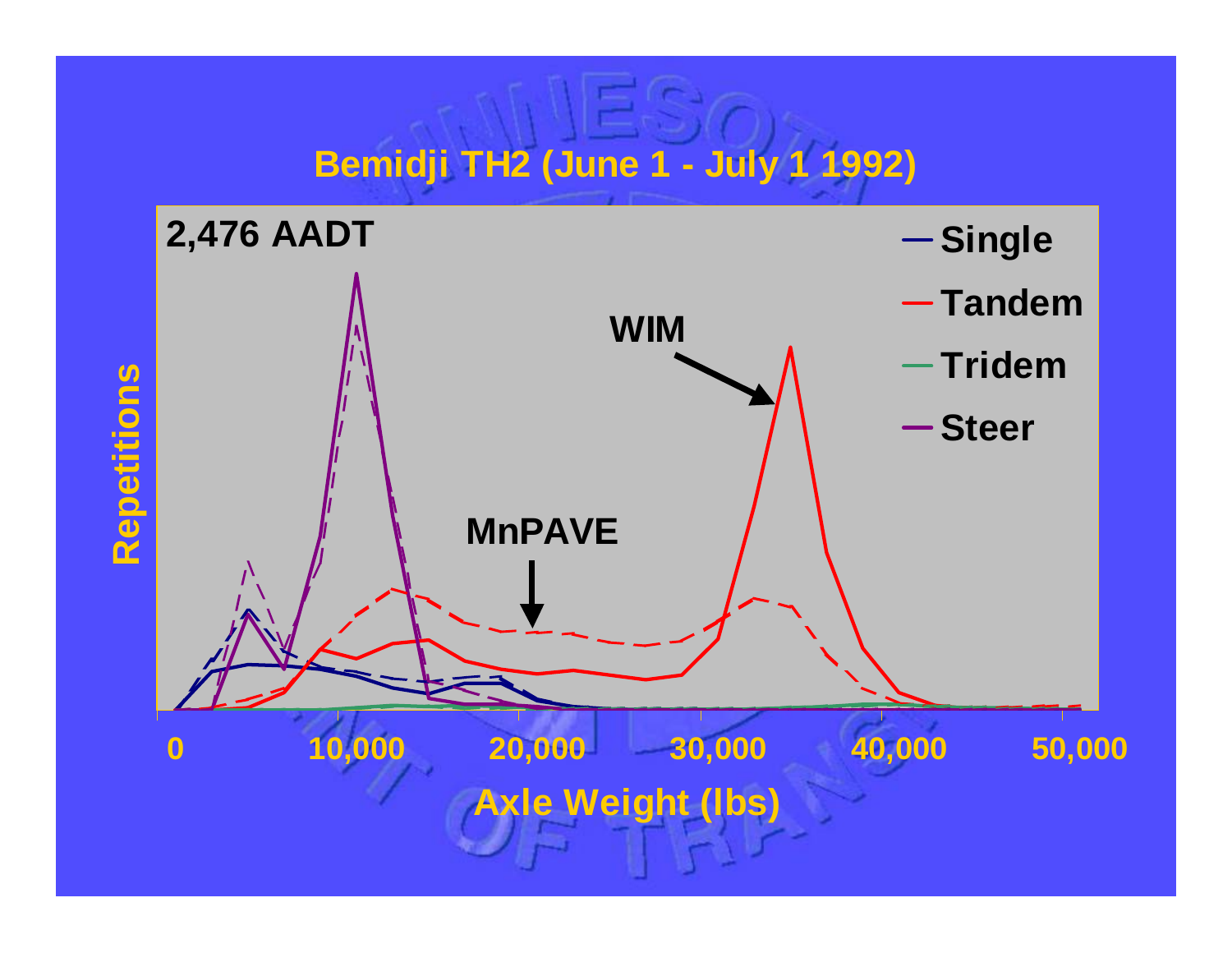#### **Dexter TH16 (April 1 - May 1 1992)**

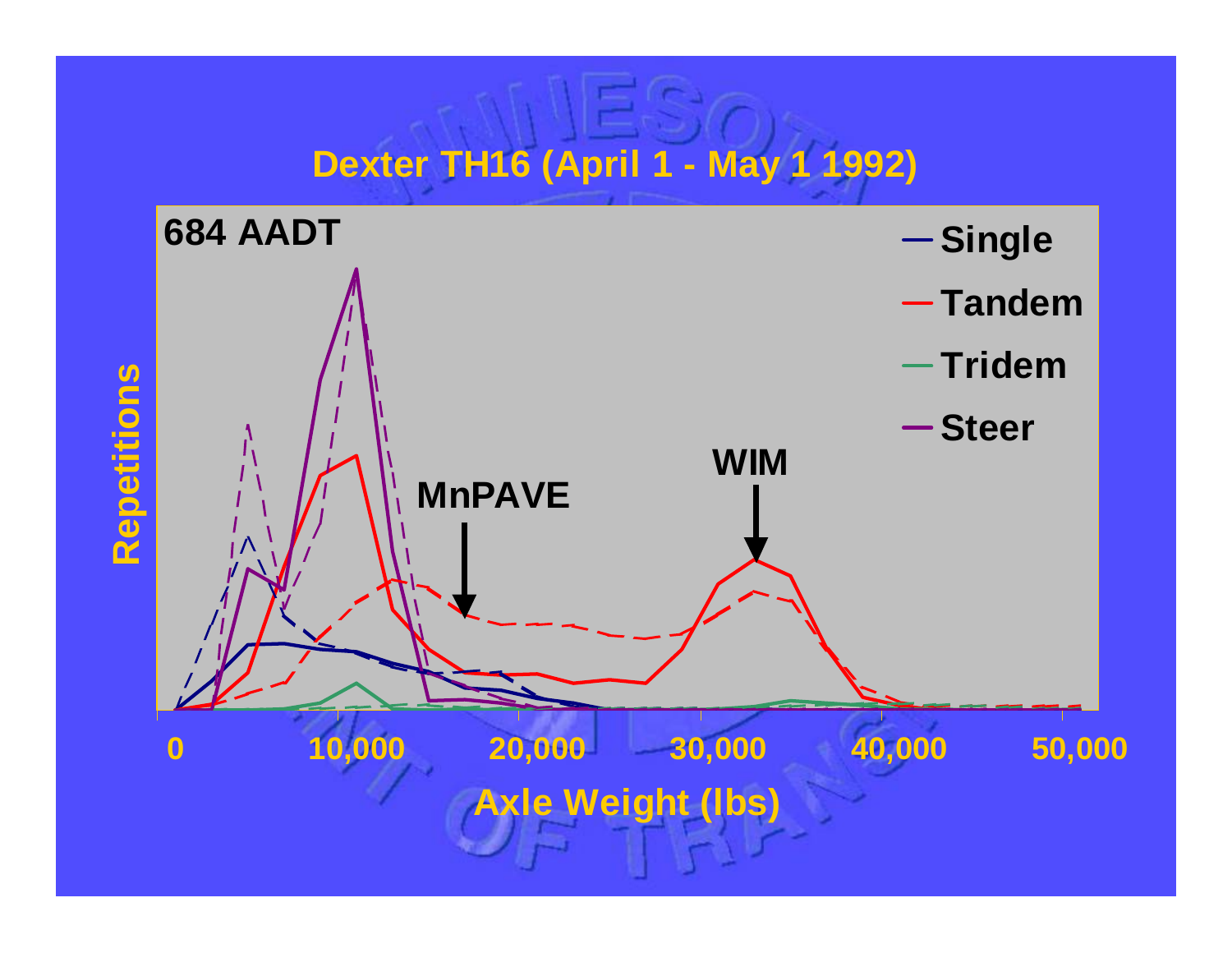#### **St. Peter TH99 (Oct. 1 - Nov. 1 1992)**

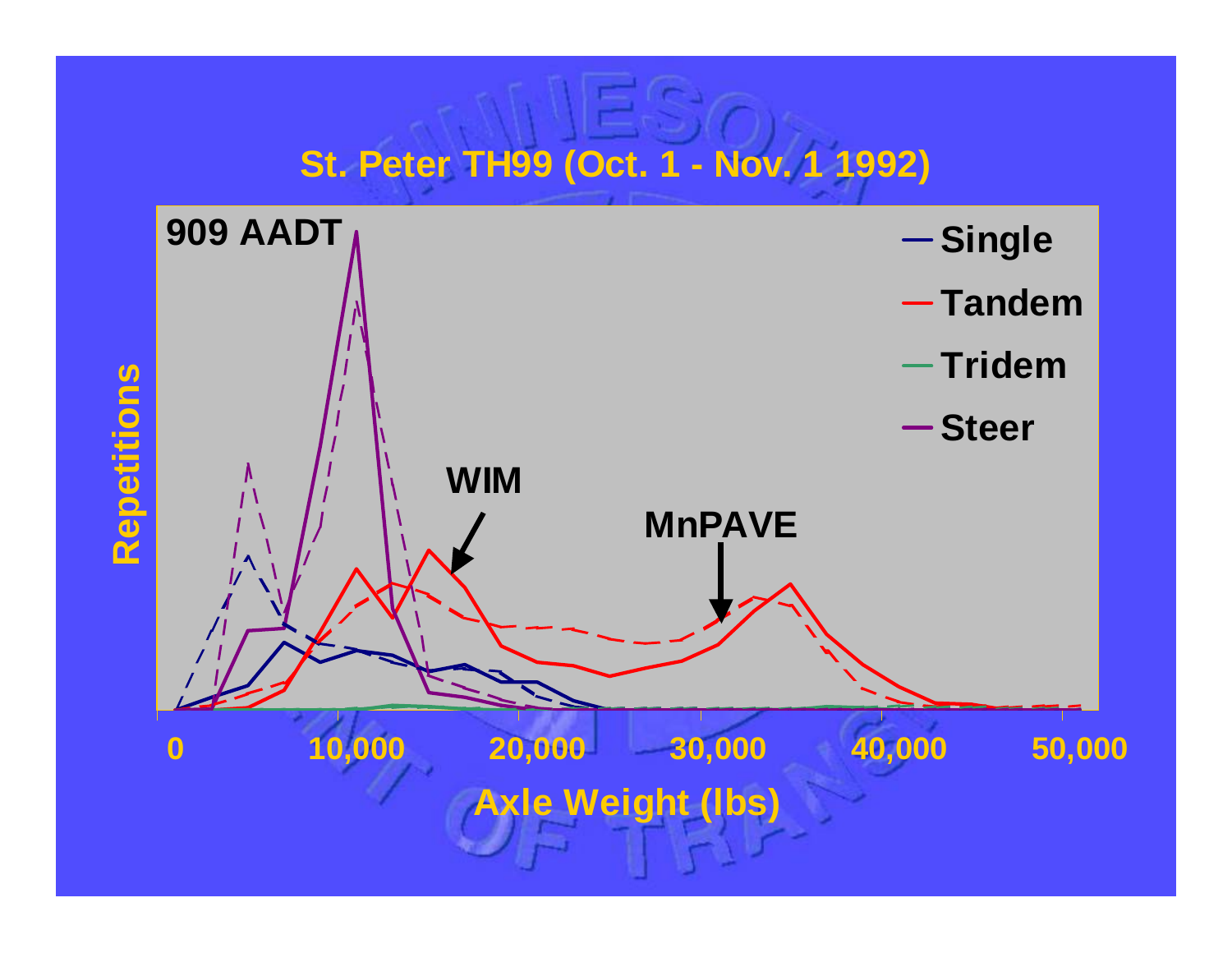#### **Burnsville I-35E (Feb. 1 - Mar. 1 1992)**

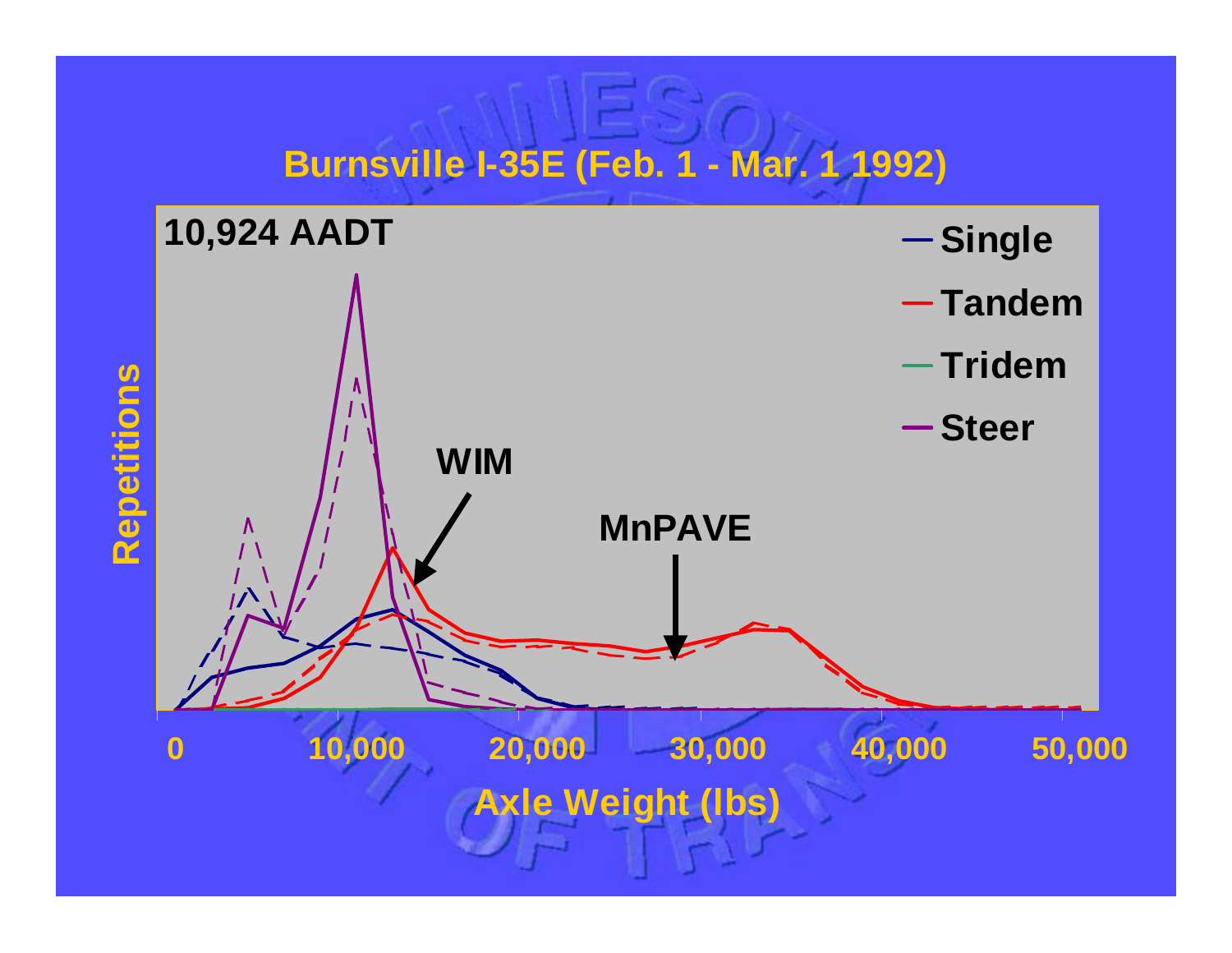#### **MnPAVE HMA Design Thickness**

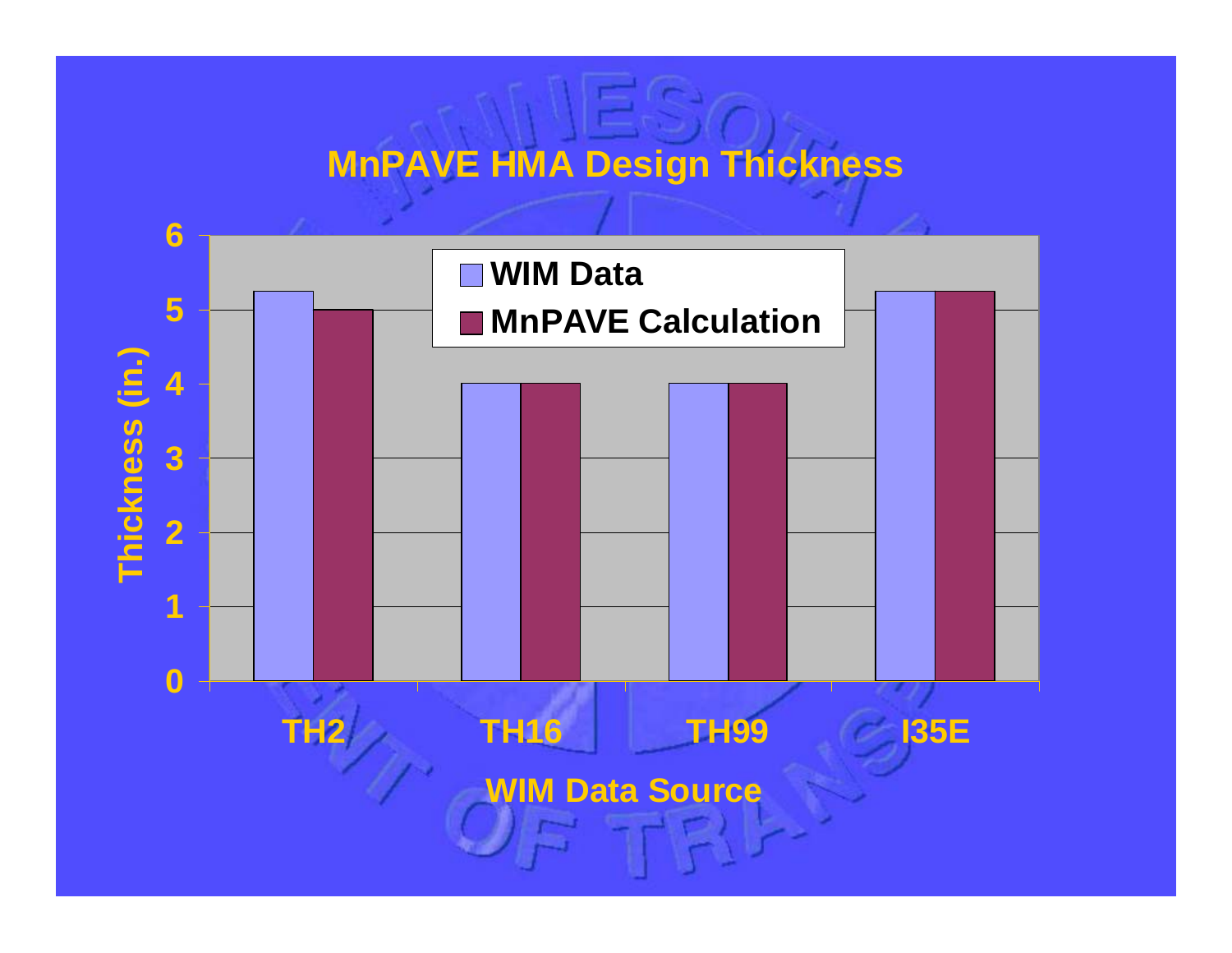# **Route Types Route Types Route Types**

| <b>City</b>        | <b>Highway</b> | <b>Route Type</b>       |
|--------------------|----------------|-------------------------|
| <b>Bloomington</b> | $1 - 494$      | Urban Interstate        |
| Clearwater         | $I-94$         | <b>Rural Interstate</b> |
| Luverne            | $I-90$         | <b>Rural Interstate</b> |
| <b>Dexter</b>      | <b>TH 16</b>   | <b>Urban Highway</b>    |
| Cambridge          | <b>TH 65</b>   | <b>Urban Highway</b>    |
| Eagan              | <b>TH13</b>    | <b>Urban Highway</b>    |
| <b>New Ulm</b>     | <b>TH 15</b>   | <b>Rural Highway</b>    |
| <b>Bemidji</b>     | <b>US2</b>     | <b>Rural Highway</b>    |
|                    |                |                         |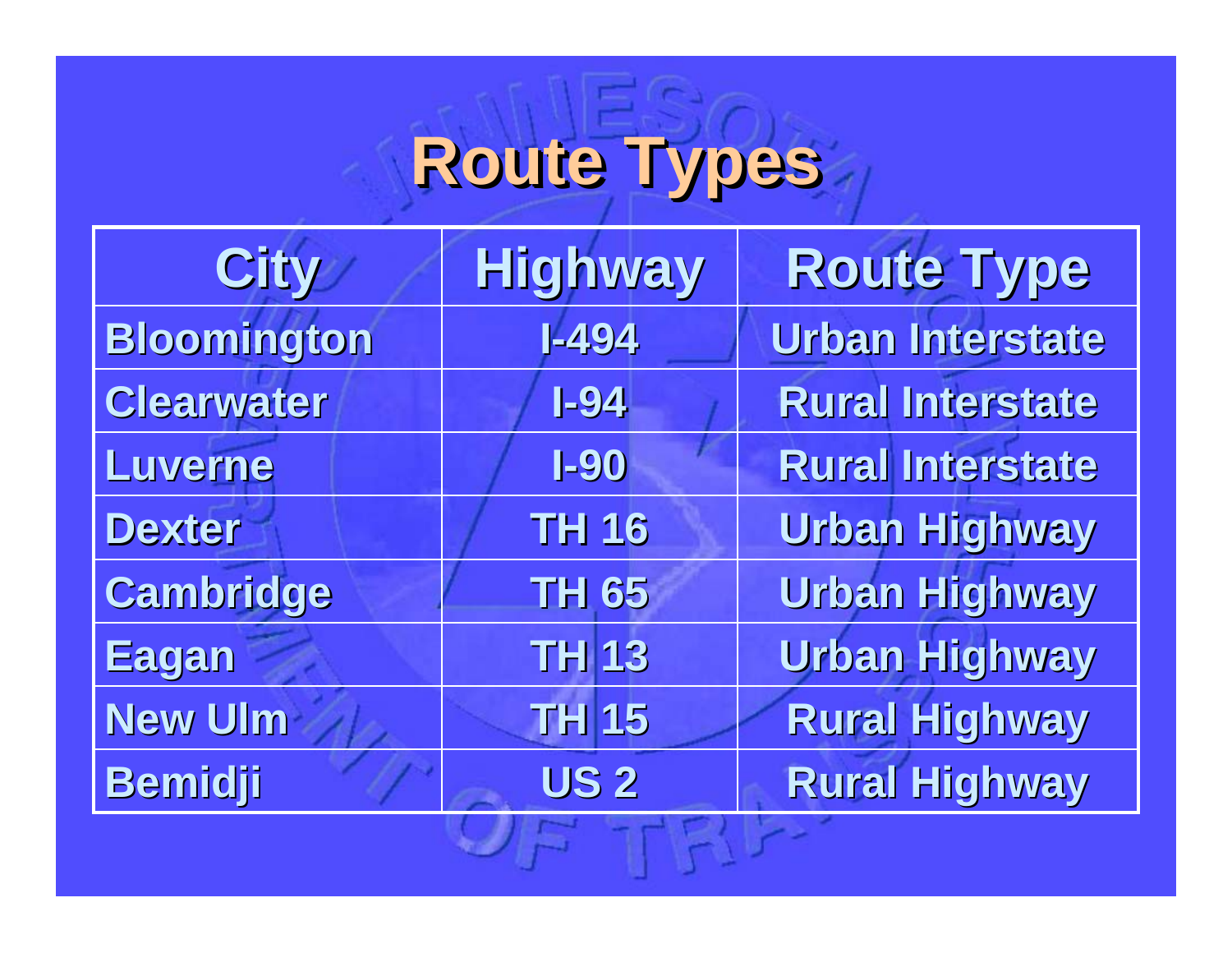**■ TH99.mpv** 





the company's company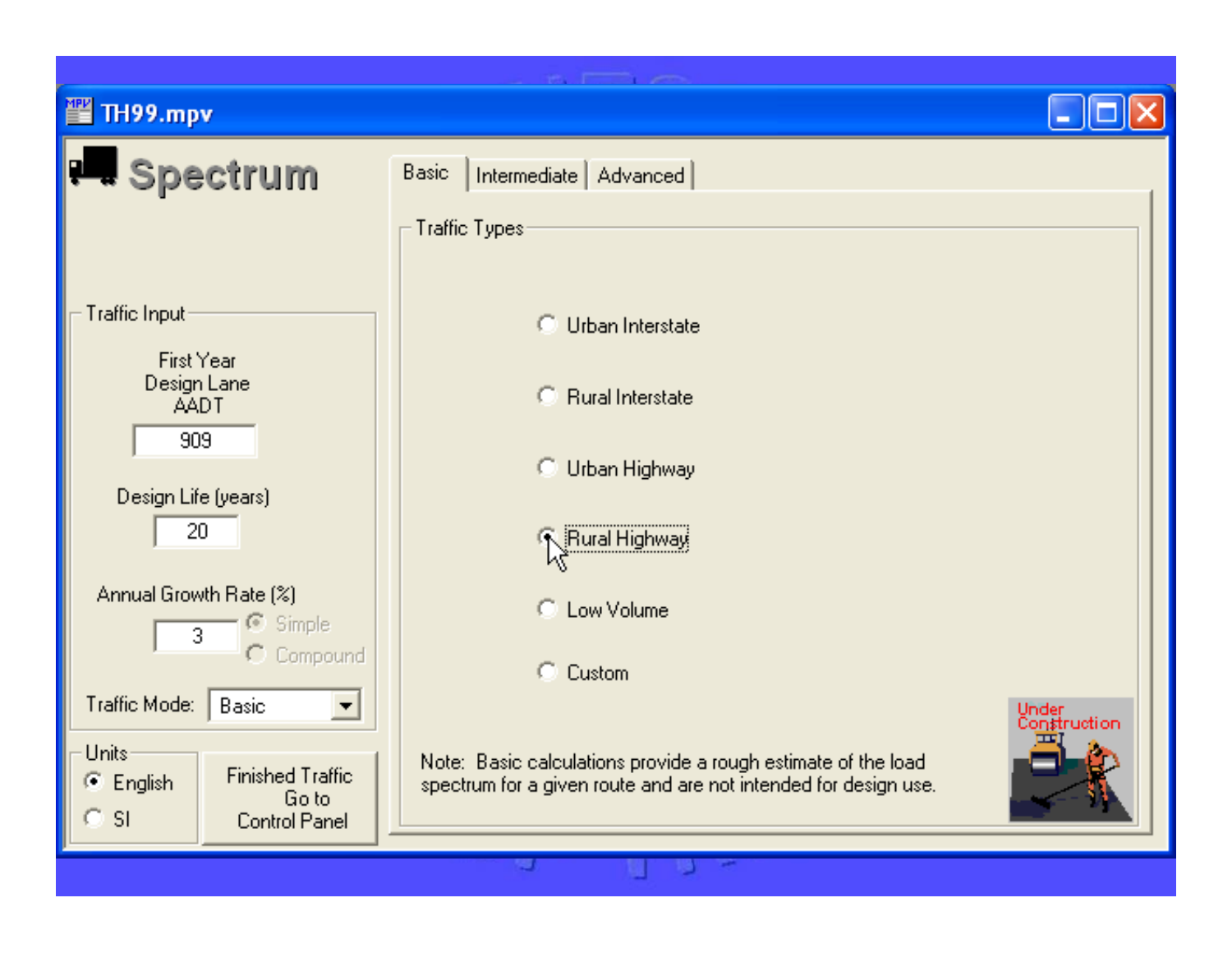#### <u>MPK</u> TH99.mpv





and the property of the con-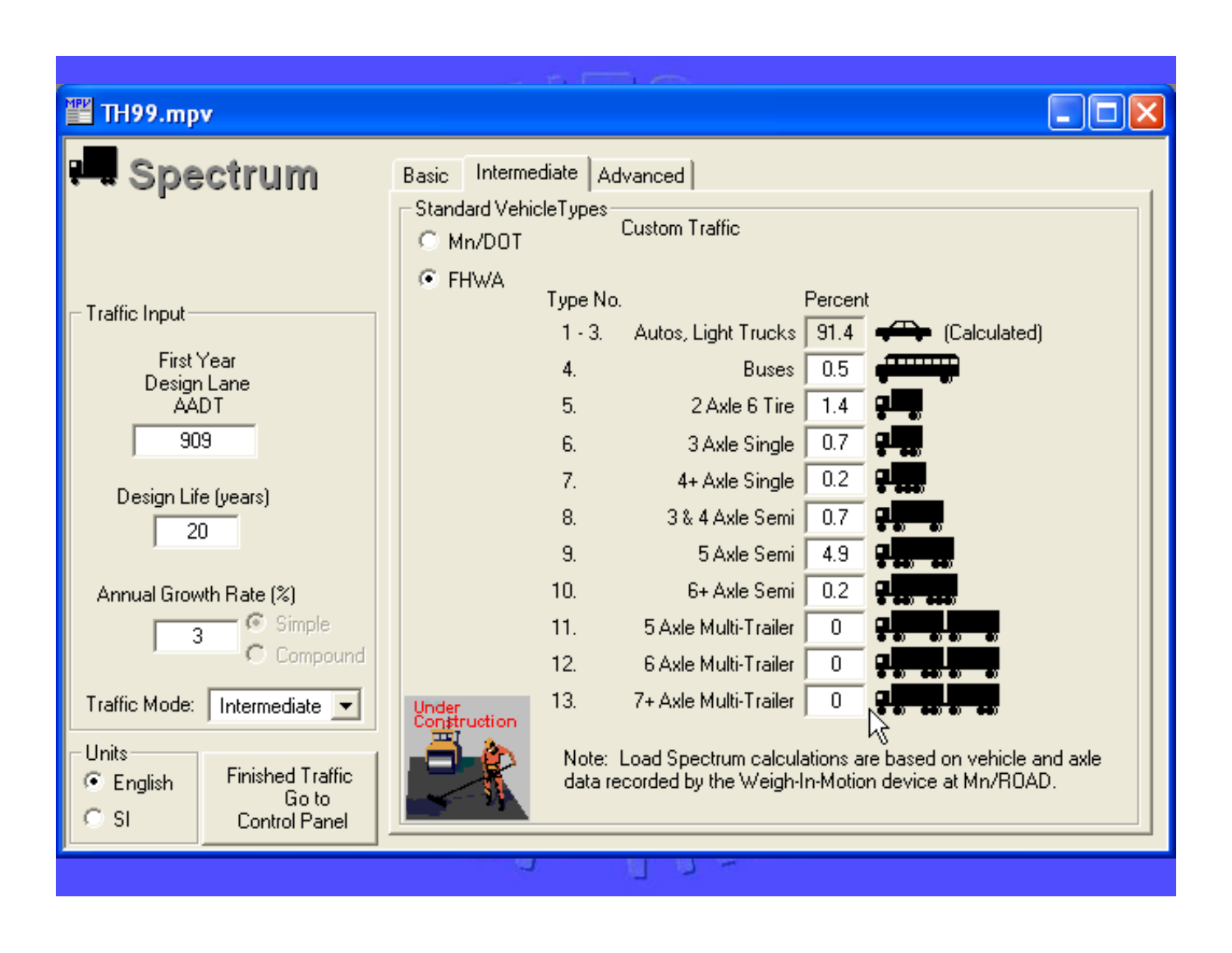#### ■ TH99.mpv



and the property of the con-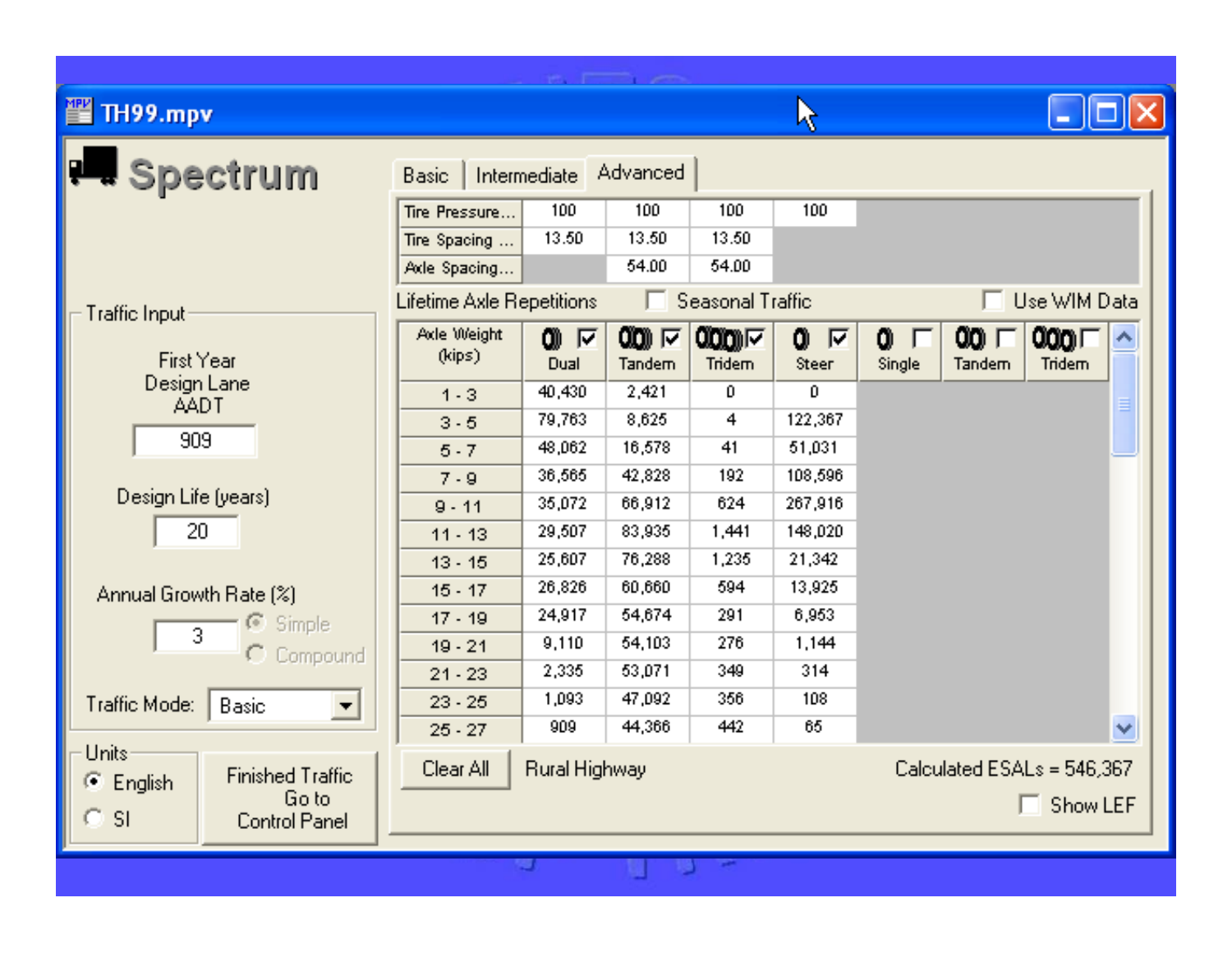## **What's Next What's Next What's Next**

• **More WIM data** • **More vehicle class counts**•• **Seasonal traffic data** • $\bullet$  **More WIM data More WIM data More vehicle class counts More vehicle class counts Seasonal traffic data Seasonal traffic data**